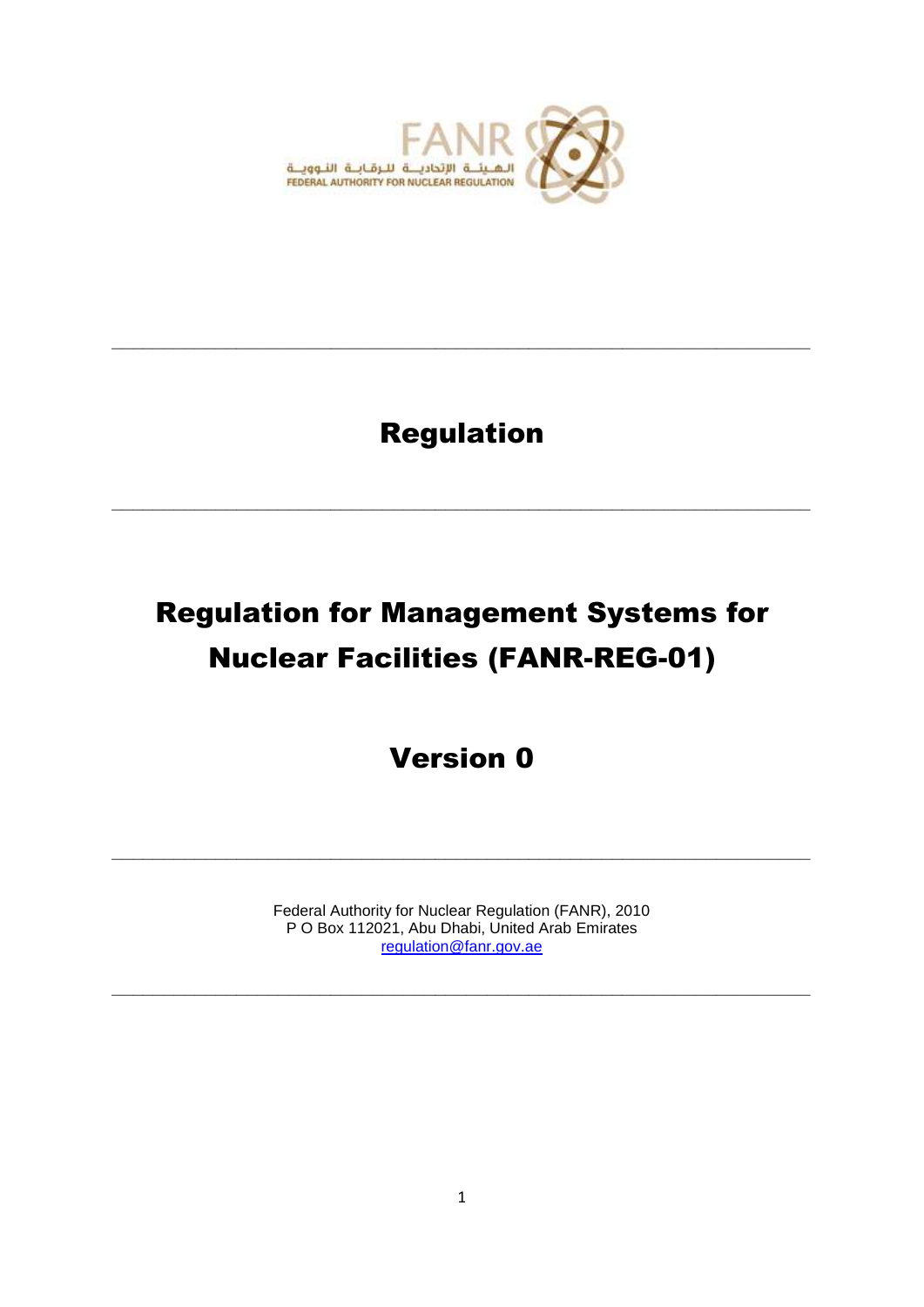### **Contents**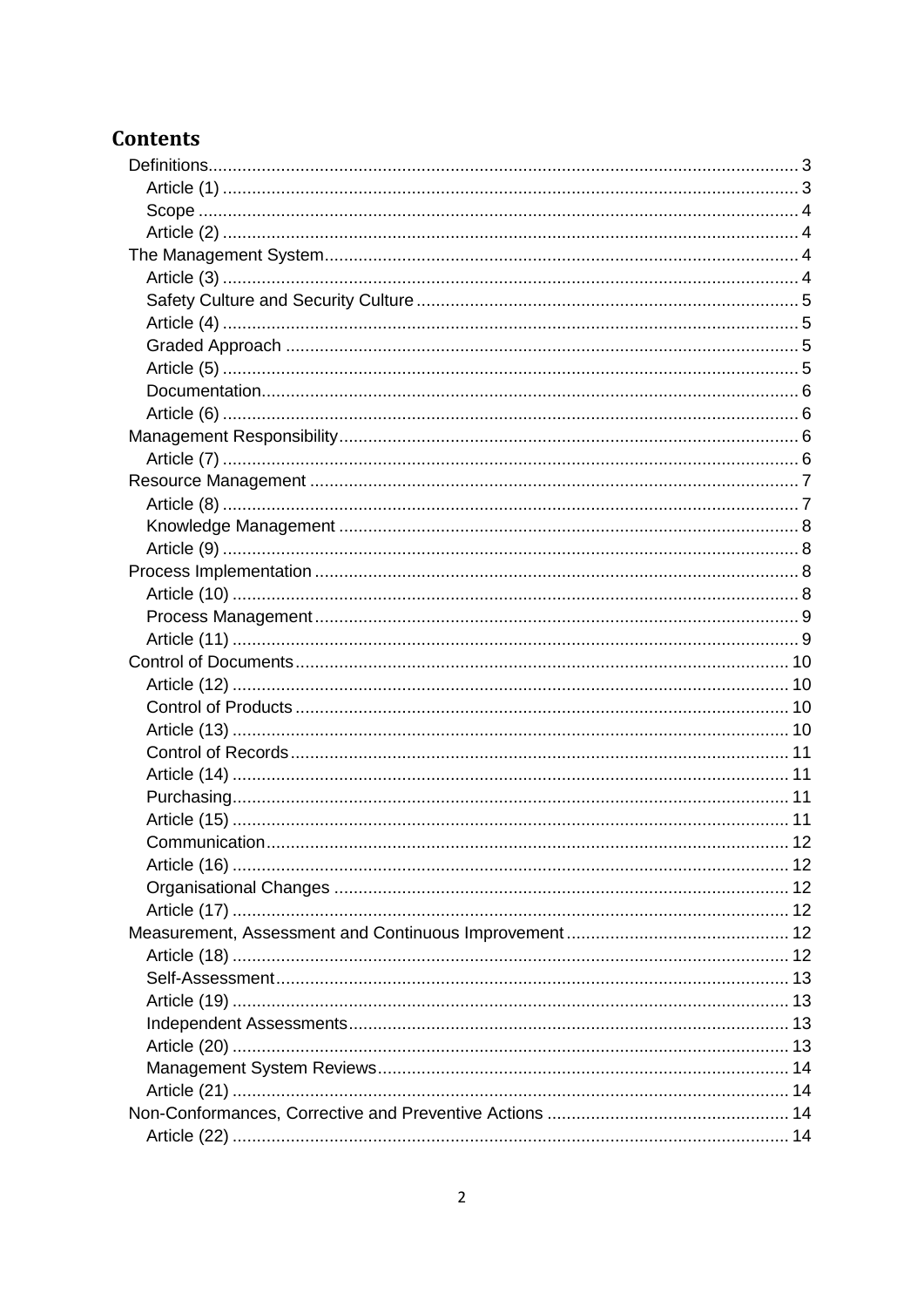#### **Definitions**

#### **Article (1)**

<span id="page-2-1"></span><span id="page-2-0"></span>For purposes of this regulation, the following terms shall have the meanings set forth below.

**Institutional Control** Control of a Radioactive Waste site by an Authority or institution designated under the laws of the State. This control may be active (monitoring, surveillance, remedial work) or passive (land use control) and may be a factor in the design of a Nuclear Facility (e.g., near surface repository).

> Most commonly used to describe controls over a repository after closure or a facility undergoing. Also refers to the controls placed on a site that has been released from regulatory control under the condition of observing specified restrictions on its future use to ensure that these restrictions are complied with.

- **Management System Review** A regular and systematic evaluation by Senior Management of an organisation of the suitability, adequacy, effectiveness and efficiency of its Management System in executing the policies and achieving the goals and objectives of the organisation.
- **Physical Protection Plan** A plan that describes the duties and responsibilities of members of the security organisation. The Plan shall address: organisation and staffing; Physical Protection including the designation of Protected Areas and Vital Areas; guard training and qualification; information security; Cyber Security; and responses to security contingencies including consideration of concurrent Nuclear Safety related Emergencies and security threats.
- **Probabilistic Risk Assessment (PRA)** A comprehensive, structured approach to identifying failure scenarios constituting a conceptual and mathematical tool for deriving numerical estimates of risk.

Level 1 comprises the assessment of failures leading to the determination of the frequency of core damage.

Level 2 constitutes the assessment of containment response and leads to the determination of frequency of containment failure resulting in release to the environment of a given percentage of the reactor core's inventory of radionuclides.

- **Safety Culture** The assembly of characteristics and attitudes in organisations and individuals which establishes that, as an overriding priority, protection and safety issues receive the attention warranted by their significance.
- **Security Culture** Characteristics and attitude in organisations and of individuals which establish that security issues receive the attention warranted by their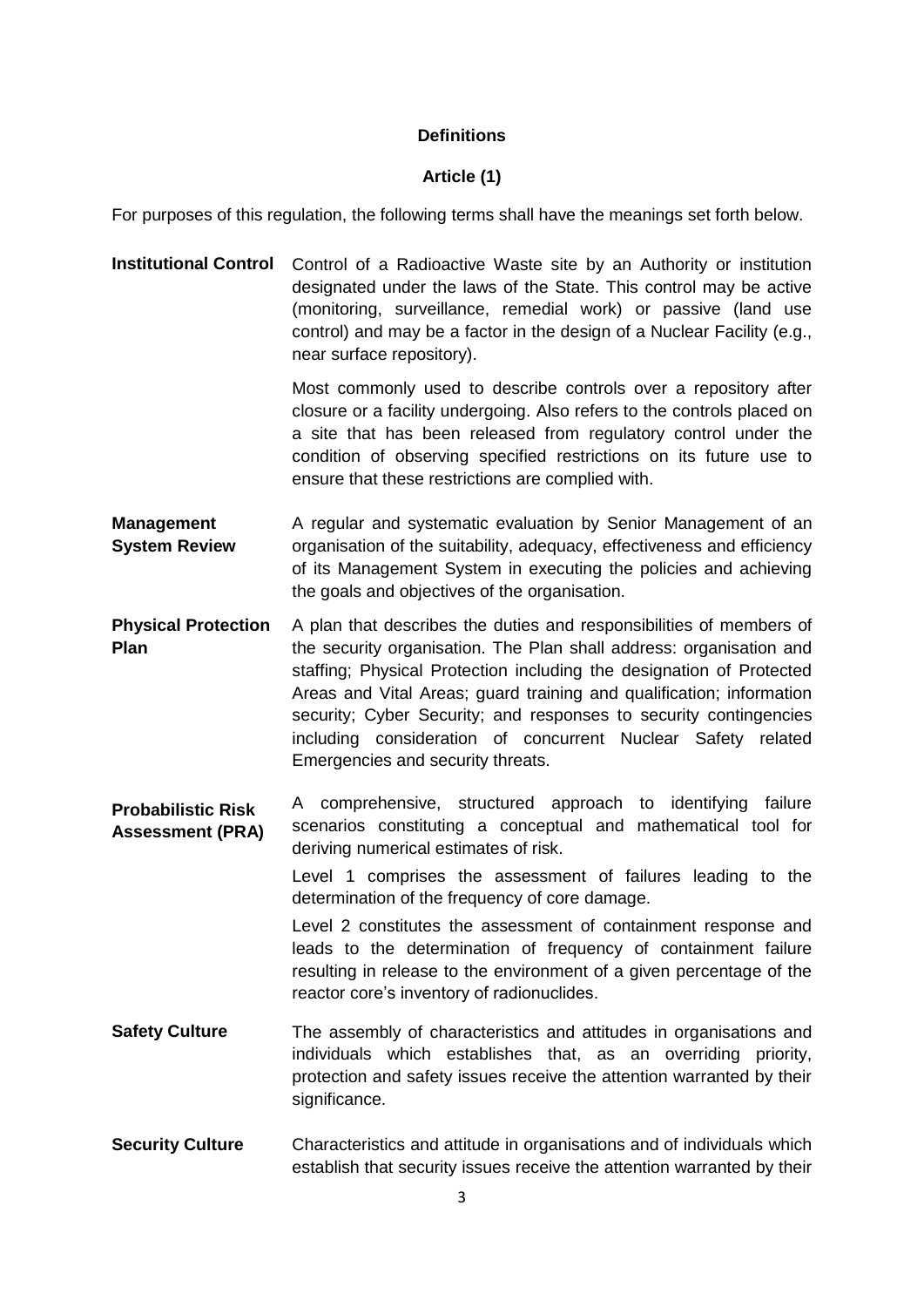significance.

<span id="page-3-0"></span>**Senior Management** Senior Management means the person who, or group of people which, directs, controls and assesses an organisation at the highest level.

#### **Scope**

#### **Article (2)**

<span id="page-3-1"></span>The Authority, pursuant to Articles [5], [43] and [44], of the Law, authorises the promulgation of this regulation. This regulation defines generic Management System requirements applicable throughout all phases (these include; Siting, Design, fabrication, Construction, Commissioning, Operation and Decommissioning) of the lifetime of a Nuclear Facility including any subsequent period of Institutional Control.

#### **The Management System**

#### **Article (3)**

- <span id="page-3-3"></span><span id="page-3-2"></span>1. The Licensee shall establish, implement, assess and continually improve a Management System that is aligned with the goals of the organisation and contributes to its achievement.
- 2. The main objectives of the Management System shall be to achieve and enhance Safety by:
	- a. Bringing together in a coherent manner all the requirements for managing the organisation;
	- b. Describing the planned and systematic actions necessary to provide adequate assurance that all these requirements are satisfied; and
	- c. Ensuring that health, environmental, security, quality and economic requirements are not considered separately from Safety requirements, to help preclude their possible negative impact on Safety.
- 3. Safety shall be paramount within the Management System overriding all other demands.
- 4. The Management System shall identify and shall integrate all statutory and regulatory requirements that apply to the Regulated Activities and Facilities of the Licensee.
- 5. Upon the Authority's request, whether as a part of a Licence application, within the framework of a Regulatory Inspection or a request for documentation and records or any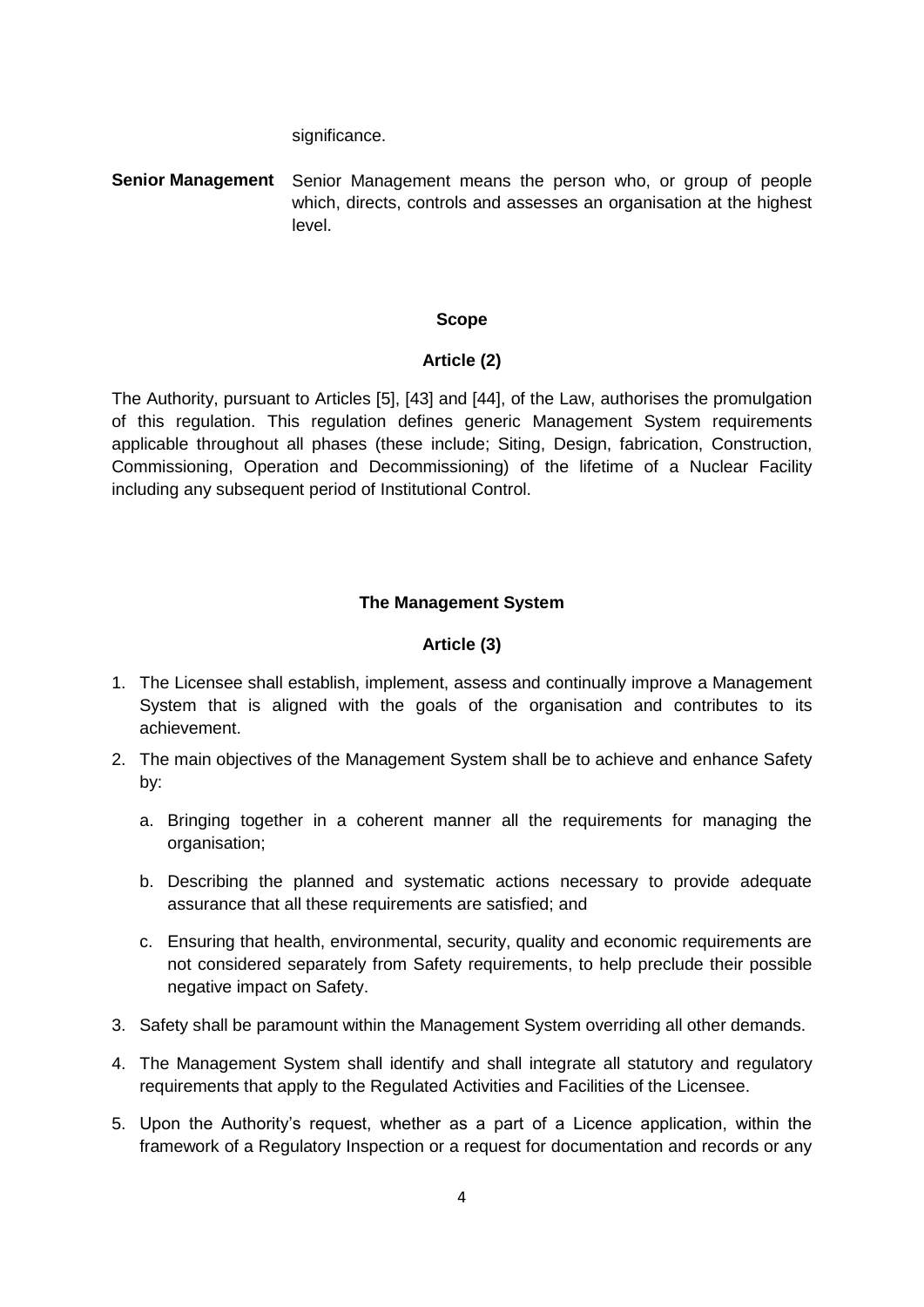other Authority request, the Licensee shall demonstrate to the Authority an effective Management System and the fulfilment of its requirements.

#### **Safety Culture and Security Culture**

#### **Article (4)**

<span id="page-4-1"></span><span id="page-4-0"></span>The Licensee shall use the Management System to promote and support a strong Safety Culture and Security Culture by:

- 1. Ensuring a common understanding of the key aspects of Safety Culture and Security Culture within the organisation;
- 2. Providing the means by which the organisation supports individuals and teams in carrying out their tasks safely and successfully, taking into account the interaction between individuals, technology and the organisation;
- 3. Reinforcing a learning and questioning attitude at all levels of the organisation;
- 4. Providing the means by which the organisation continually seeks to develop and improve its Safety Culture and Security Culture; and
- 5. Ensuring that security measures balance any conflicting objectives of Safety, Operations, and security. Safety and security shall be considered together, such that one does not compromise the other. Potential conflicting requirements should be carefully analysed to ensure that they do not jeopardise Nuclear Safety.

#### **Graded Approach**

#### **Article (5)**

- <span id="page-4-3"></span><span id="page-4-2"></span>1. The application of Management System requirements shall be graded so as to deploy appropriate resources, on the basis of the consideration of:
	- a. The significance and complexity of each product or activity;
	- b. The hazards and the magnitude of the potential impact (risks) associated with the Safety, security, safeguards, Radiation Protection, environmental, quality and economic elements of each product or activity; and
	- c. The possible consequences if a product fails or an activity is carried out incorrectly.
- 2. Grading of the application of Management System requirements shall be applied to the products and activities of each process.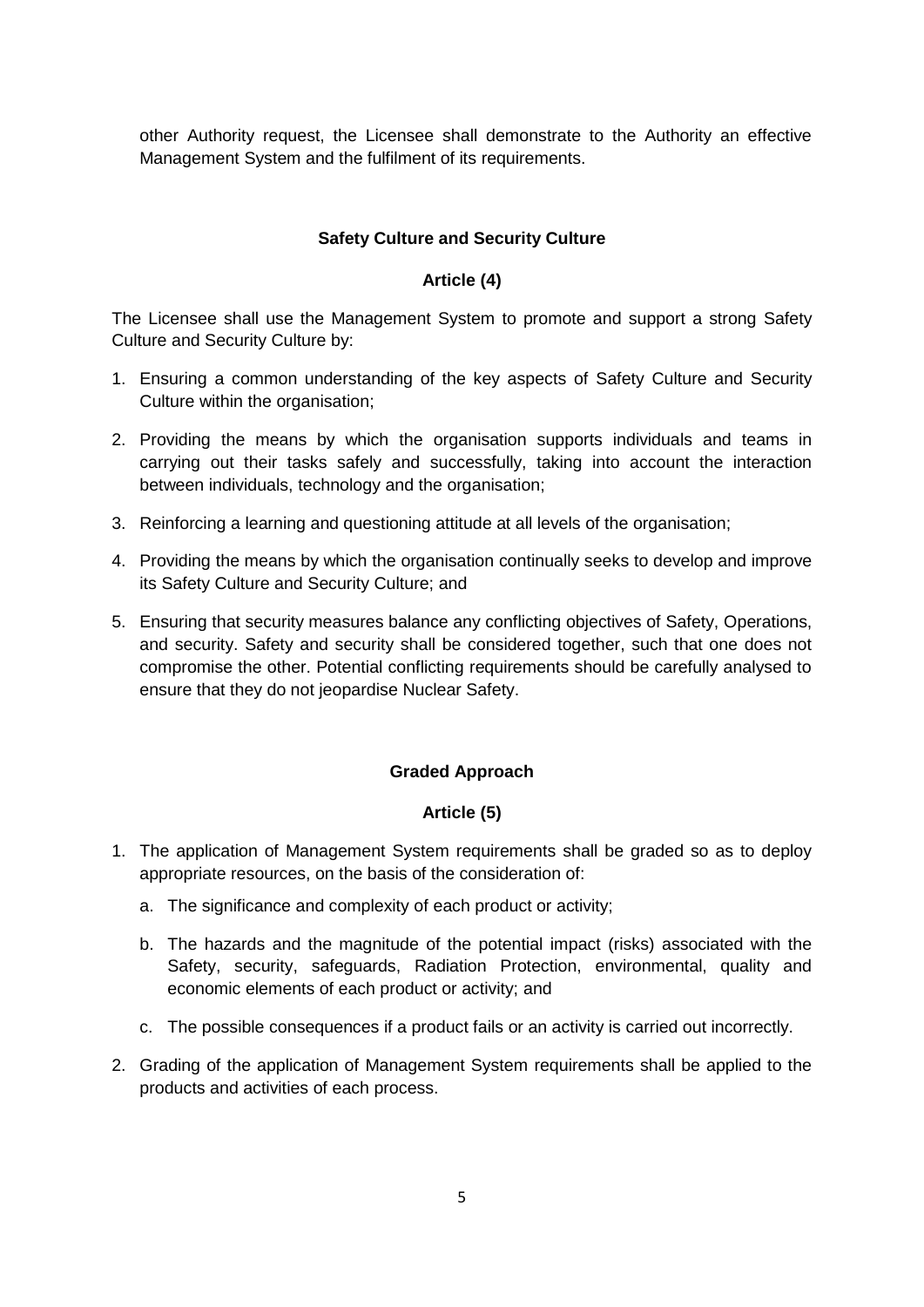#### **Documentation**

#### **Article (6)**

- <span id="page-5-1"></span><span id="page-5-0"></span>1. The documentation of the Management System shall include a description of the Management System, the organisational structure, the functional responsibilities, accountabilities, levels of authority and interactions of those managing, performing and assessing work. Additionally a description of the processes and supporting information that explain how work is prepared, reviewed, carried out, recorded, assessed and improved shall be documented.
- 2. The documentation of the Management System shall be developed to be understandable to those who use it. Documents shall be readable, readily identifiable and available at the point of use.

#### **Management Responsibility**

#### **Article (7)**

- <span id="page-5-3"></span><span id="page-5-2"></span>1. The Senior Management of the Licensee shall be responsible and shall demonstrate its commitment for the Management System and shall ensure that it is established, implemented, assessed and continually improved.
- 2. The Licensee shall ensure management at all levels:
	- a. Develops individual values, institutional values and behavioural expectations for the organisation to support implementation of the Management System and shall act as role models in the promulgation of these values and expectations;
	- b. Communicates to individuals the need to adopt these individual values, institutional values and behavioural expectations in order to comply with the requirements of the Management System; and
	- c. Fosters the involvement of all employees of the Licensee in the implementation and continual improvement of the Management System.
	- d. Ensures that it is clear at what time , how and by whom decisions are to be made within the Management System;
- 3. The expectations of interested parties shall be considered by the Licensee's Senior Management in the activities and interactions in the process of the Management System with the aim of enhancing their satisfaction while at the same time ensuring that Safety and security are not compromised.
- 4. The Licensee shall ensure that Senior Management:
	- a. Establishes and monitors the implementation of goals, strategies, plans and objectives consistent with the policies of the organisation and in an integrated manner so that their collective impact on Safety is understood and managed: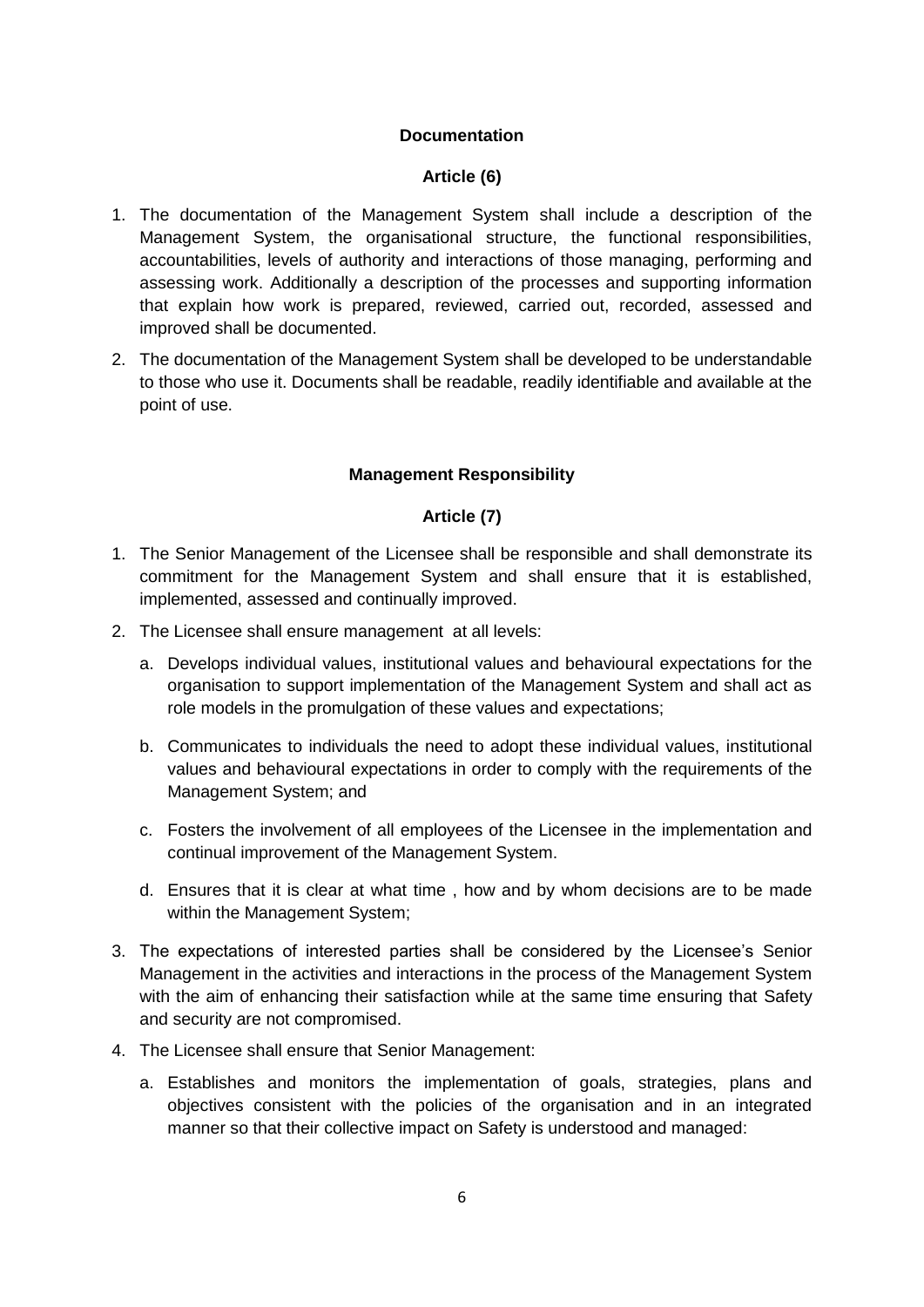- b. Establishes measurable objectives are for implementing these goals, strategies and plans through appropriate processes at various levels in the organisation, and
- c. Performs a regular assessment of the organisation's compliance with the Management System's objectives, and actions are taken to address any deviations from the plan where necessary.
- 5. The Licensee shall ensure that Senior Management designates a qualified individual reporting directly to Senior Management with the authority and responsibility to:
	- a. Co-ordinate the development and implementation of the Management System;
	- b. Report on the performance of the Management System, including its influence on Safety, Security, Safety Culture and Security Culture and any need for improvement; and
	- c. Resolve conflicts relating to the requirements and processes of the Management System.
- 6. The Licensee may delegate to others, such as contractors, agents or consultants the work of establishing and implementing the Management System but shall retain primary responsibility for the Management System.

#### **Resource Management**

#### **Article (8)**

- <span id="page-6-1"></span><span id="page-6-0"></span>1. The Licensee shall ensure the availability of adequate resources to carry out the activities of the organisation and to establish, plan, implement, assess and continually improve the Management System.
- 2. The Licensee shall ensure that Senior Management determines the competence requirements for individuals at all levels and shall provide training or take other actions to achieve the required level of competence. The Licensee shall regularly evaluate the effectiveness of the actions taken ensuring suitable proficiency is achieved and maintained.
- 3. Senior Management shall ensure that individuals are competent to perform their assigned work and that they understand the consequences for Safety of their activities. Individuals shall have received appropriate education and training, and shall have acquired suitable skills, knowledge and experience to ensure their competence. Training shall ensure that individuals are aware of the relevance and importance of their activities and of how their activities affect Safety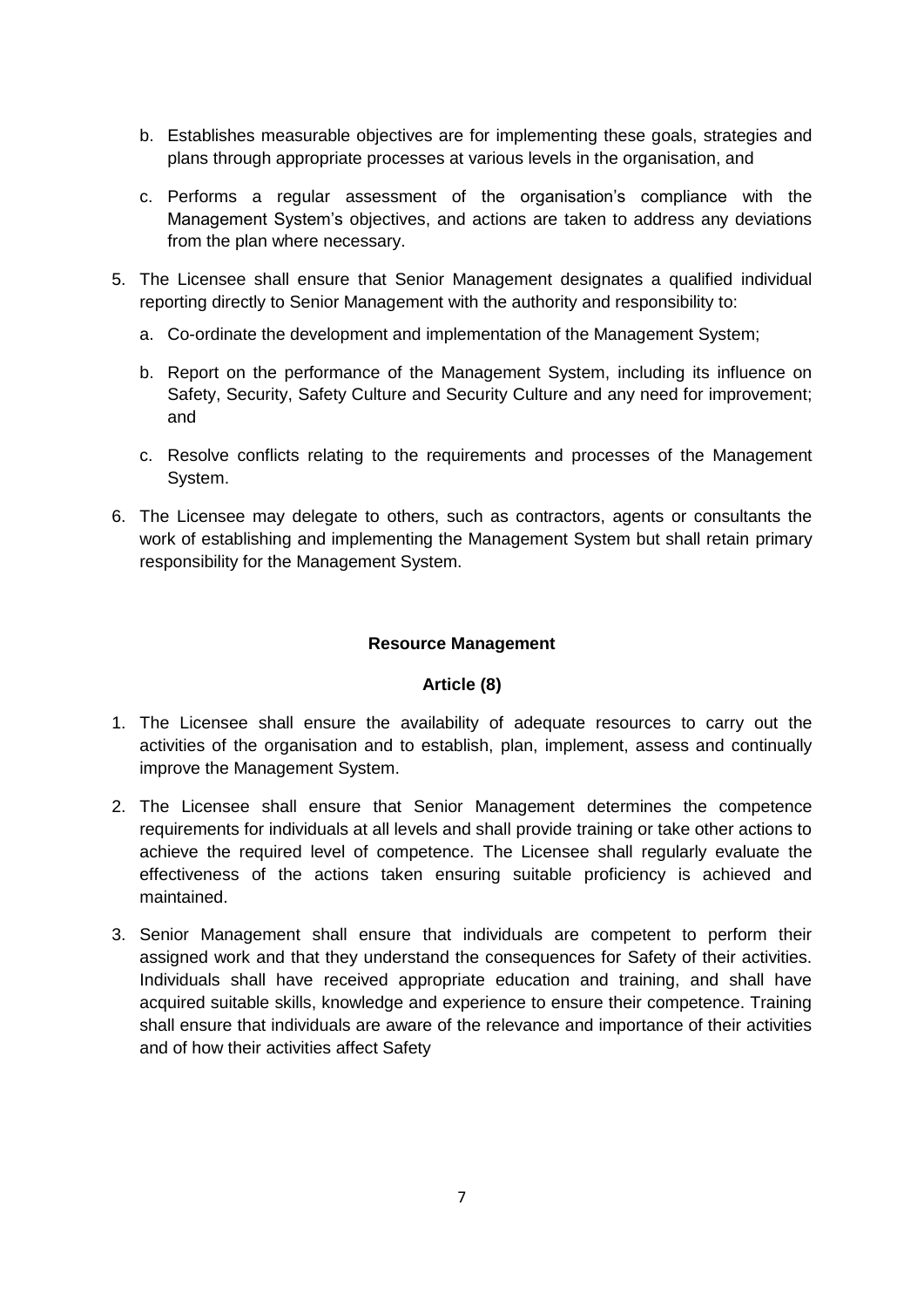#### **Knowledge Management**

#### **Article (9)**

- <span id="page-7-1"></span><span id="page-7-0"></span>1. The Licensee shall ensure that the information and knowledge of the organisation is managed as a resource.
- 2. The Licensee shall ensure that Senior Management determines, provides, maintains and re-evaluates the infrastructure and the working environment necessary for work to be carried out in a safe manner and for all applicable requirements to be met.

#### **Process Implementation**

#### **Article (10)**

- <span id="page-7-3"></span><span id="page-7-2"></span>1. The Licensee shall ensure that the processes of the Management System that are needed to achieve its goals, provide the means to meet all applicable requirements, and deliver the products of the organisation for each phase in the lifetime of a nuclear facility are planned, implemented, assessed and continually improved.
- 2. The sequence and interactions of the processes shall be determined.
- 3. The methods necessary to ensure the effectiveness of both the implementation and the control of the processes shall be determined and implemented.
- 4. The development of each process shall ensure that the following are achieved:
	- a. Process requirements, such as applicable regulatory, statutory, legal, Safety, Radiation Protection, environmental, security, quality and economic requirements, are specified and addressed;
	- b. Hazards and risks are identified, together with any necessary mitigatery actions;
	- c. Interactions with interfacing processes are identified;
	- d. Process inputs are identified;
	- e. The process flow is described;
	- f. Process outputs (products) are identified; and
	- g. Process measurement criteria are established.
- 5. The activities of and interfaces between different individuals or groups involved in a single process shall be planned, controlled and managed in a manner that ensures effective communication and the clear assignment of responsibilities.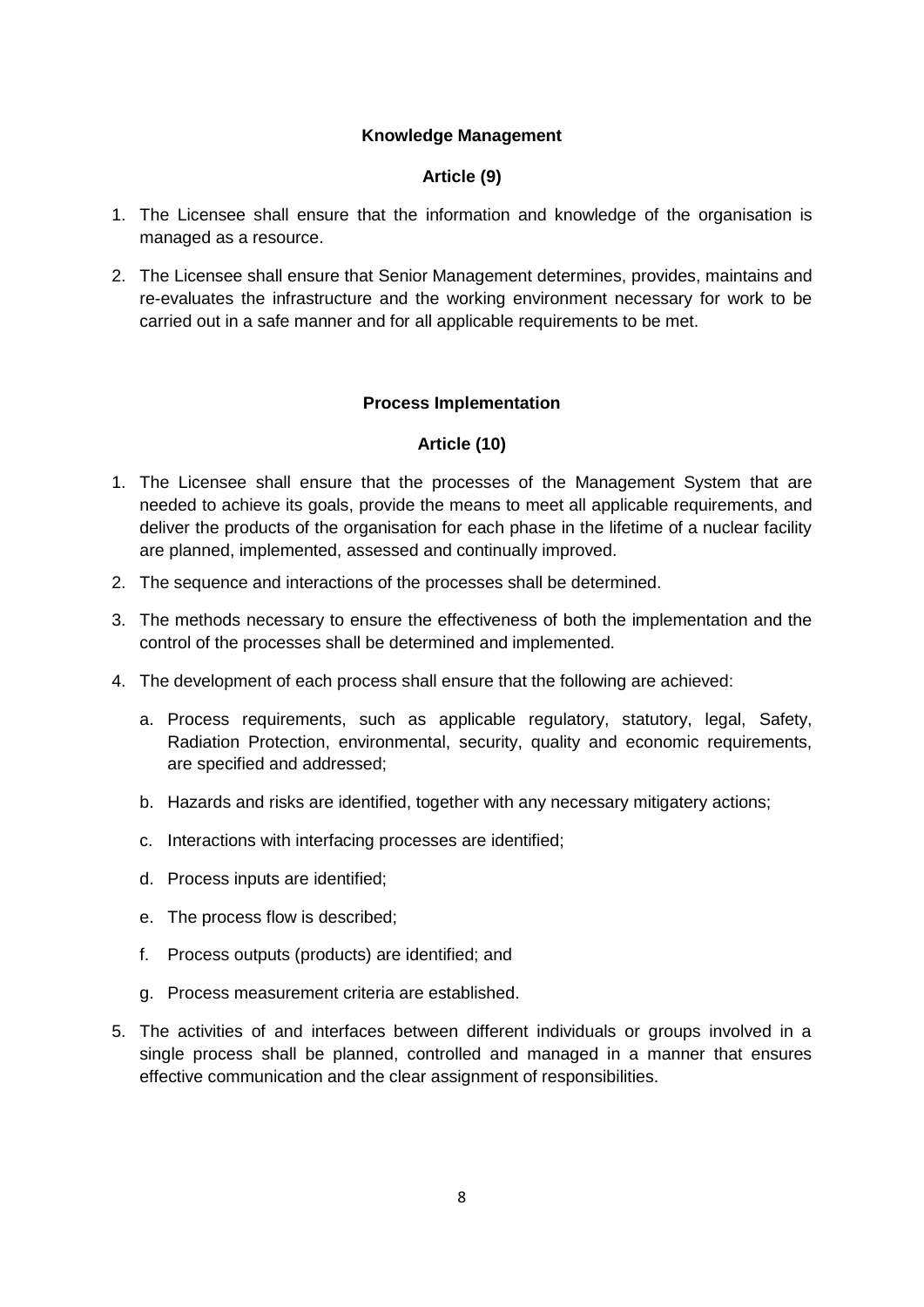#### **Process Management**

#### **Article (11)**

- <span id="page-8-1"></span><span id="page-8-0"></span>1. The Licensee shall designate a qualified individual for each process who has the authority and responsibility for:
	- a. Developing and documenting the process and maintaining the necessary supporting documentation;
	- b. Ensuring that there is effective interaction between interfacing processes;
	- c. Ensuring that process documentation is consistent with any existing documents;
	- d. Ensuring that the records required to demonstrate that the process results have been achieved are specified in the process documentation;
	- e. Monitoring and reporting on the performance of the process;
	- f. Promoting improvements in the process; and
	- g. Ensuring that the process, including any subsequent changes to it, is aligned with the goals, strategies, plans and objectives of the organisation.
- 2. The Licensee shall ensure:
	- a. For each process, any activities for inspection, testing, verification and validation, their acceptance criteria and the responsibilities for carrying out these activities are specified. For each process, it is specified if and when these activities are to be performed by designated individuals or groups other than those who originally performed the work.
	- b. Each process is periodically evaluated to ensure that it remains effective.
	- c. The work performed in each process is carried out under controlled conditions, by using approved current procedures, instructions, drawings or other appropriate means that are periodically reviewed to ensure their adequacy and effectiveness. Results shall be compared with expected values.
	- d. The control of processes contracted to outsourced processes and activities and external organisations are identified within the Management System. The Licensees organisation shall retain primary responsibility when contracting any processes.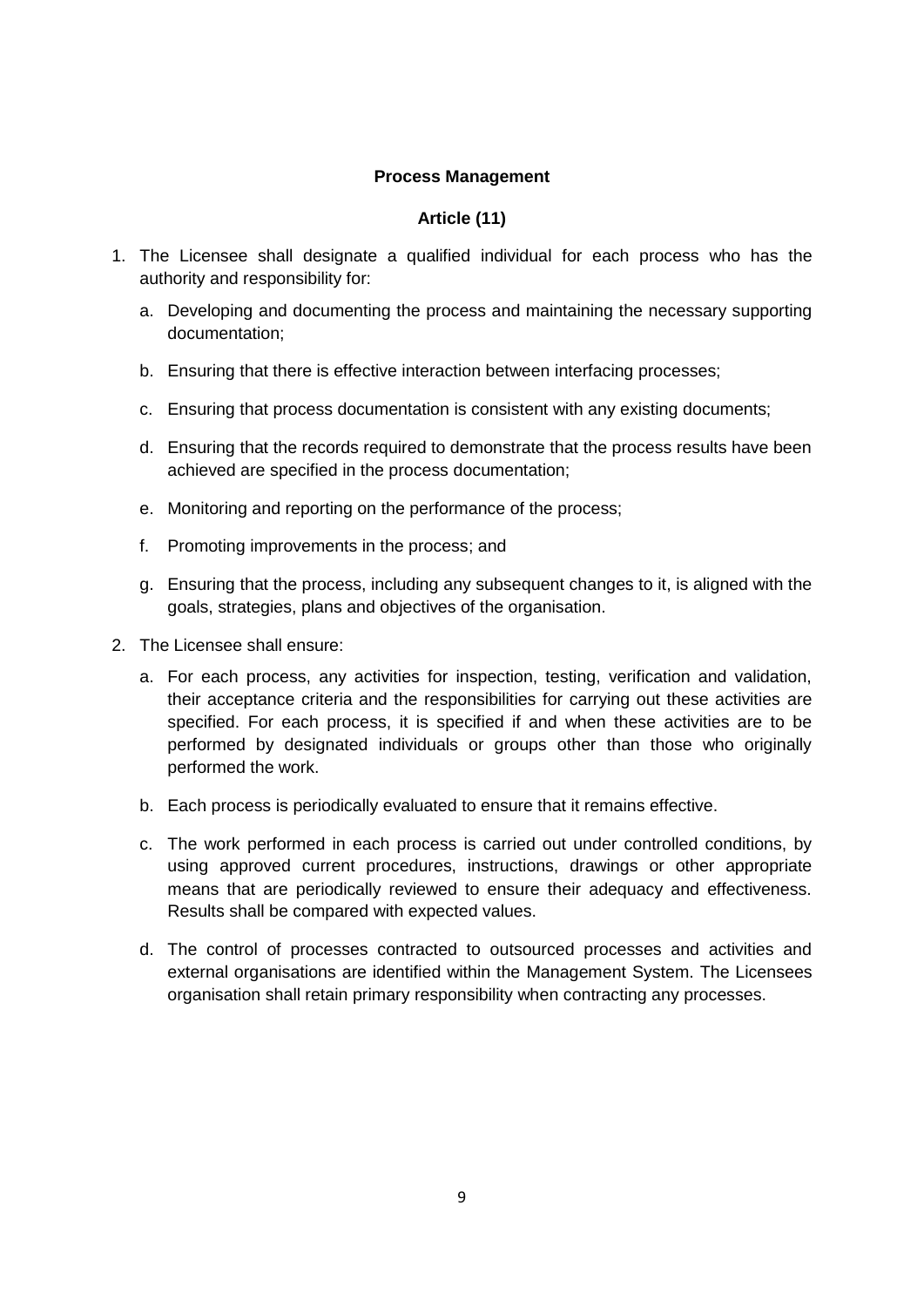#### **Control of Documents**

#### **Article (12)**

<span id="page-9-1"></span><span id="page-9-0"></span>For the control of documents, the Licensee shall ensure that:

- 1. All documents (including policies; procedures; instructions; specifications and drawings (or representations in other media); training materials; and any other texts that describe processes, specify requirements or establish product specifications shall be controlled. All individuals involved in preparing, revising, reviewing or approving documents shall be specifically assigned this work, shall be competent to carry it out and shall be given access to appropriate information on which to base their input or decisions. The Licensee shall ensure that document users are aware of and use appropriate and correct documents.
- 2. Changes to documents shall be reviewed and recorded and shall be subject to the same level of approval as the documents themselves.
- 3. The materials and recording methods used shall meet the requirements for defined retention periods and the document control system shall comply with all relevant data security requirements.
- 4. The Licensee shall establish policies and programmes to protect information pertaining to the security of a Nuclear Facility from public disclosure, including information related to the Physical Protection Plan, the PRA and the PRA summary report.

#### **Control of Products**

#### **Article (13)**

<span id="page-9-3"></span><span id="page-9-2"></span>For the control of products, the Licensee shall ensure that:

- 1. Specifications and requirements for products, including any subsequent changes, are in accordance with established standards and shall incorporate applicable requirements. Products that interface or interact with each other shall be identified and controlled.
- 2. Activities for inspection, testing, verification and validation are completed before the acceptance, implementation or operational use of products. The tools and equipment used for these activities shall be of the proper range, type, accuracy and precision.
- 3. Products meet the specified requirements and perform satisfactorily in service.
- 4. Products are provided in such a form that they can be verified that they satisfy their design and service requirements.
- 5. Controls are used to ensure that products do not bypass the required verification activities.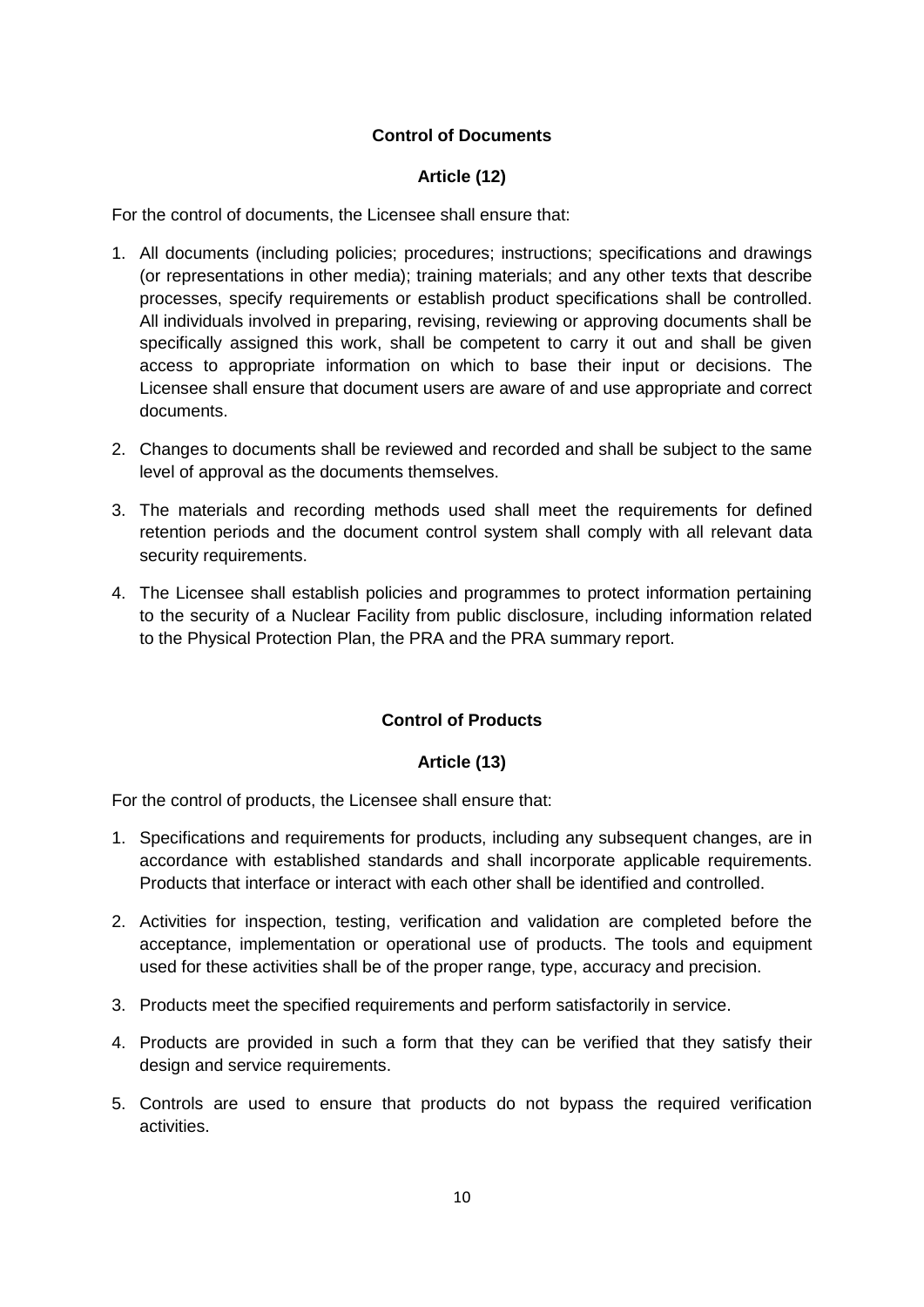- 6. Products are identified to ensure their proper use. Where traceability is a requirement, the organisation shall control and record the unique identification of the product.
- 7. Each product shall be handled, transported, stored, maintained and operated according to the specifications laid down for it, to prevent their damage, loss, deterioration or inadvertent use.

#### **Control of Records**

#### **Article (14)**

<span id="page-10-1"></span><span id="page-10-0"></span>For the control of records, the Licensee shall ensure that:

- 1. Records are specified in the process documentation and shall be controlled. All records shall be readable, complete, identifiable and easily retrievable.
- 2. Records are maintained that furnish evidence that activities affecting quality were performed consistent with established procedures and specifications.
- <span id="page-10-2"></span>3. Retention times of records and associated test materials and specimens are established to be consistent with the knowledge management obligations of the organisation and as required by the Authority. The media used for records shall be such as to ensure that the records are readable for the duration of the retention times specified for each record.

#### **Purchasing**

#### **Article (15)**

<span id="page-10-3"></span>For purchasing, the Licensee shall ensure that:

- 1. Suppliers of products are selected on the basis of specified criteria and their performance is evaluated.
- 2. Purchasing requirements are developed and specified in procurement documents. Evidence that products meet these requirements shall be available to the organisation before the product is used.
- <span id="page-10-4"></span>3. Requirements for the reporting and resolution of non-conformances are specified in procurement documents.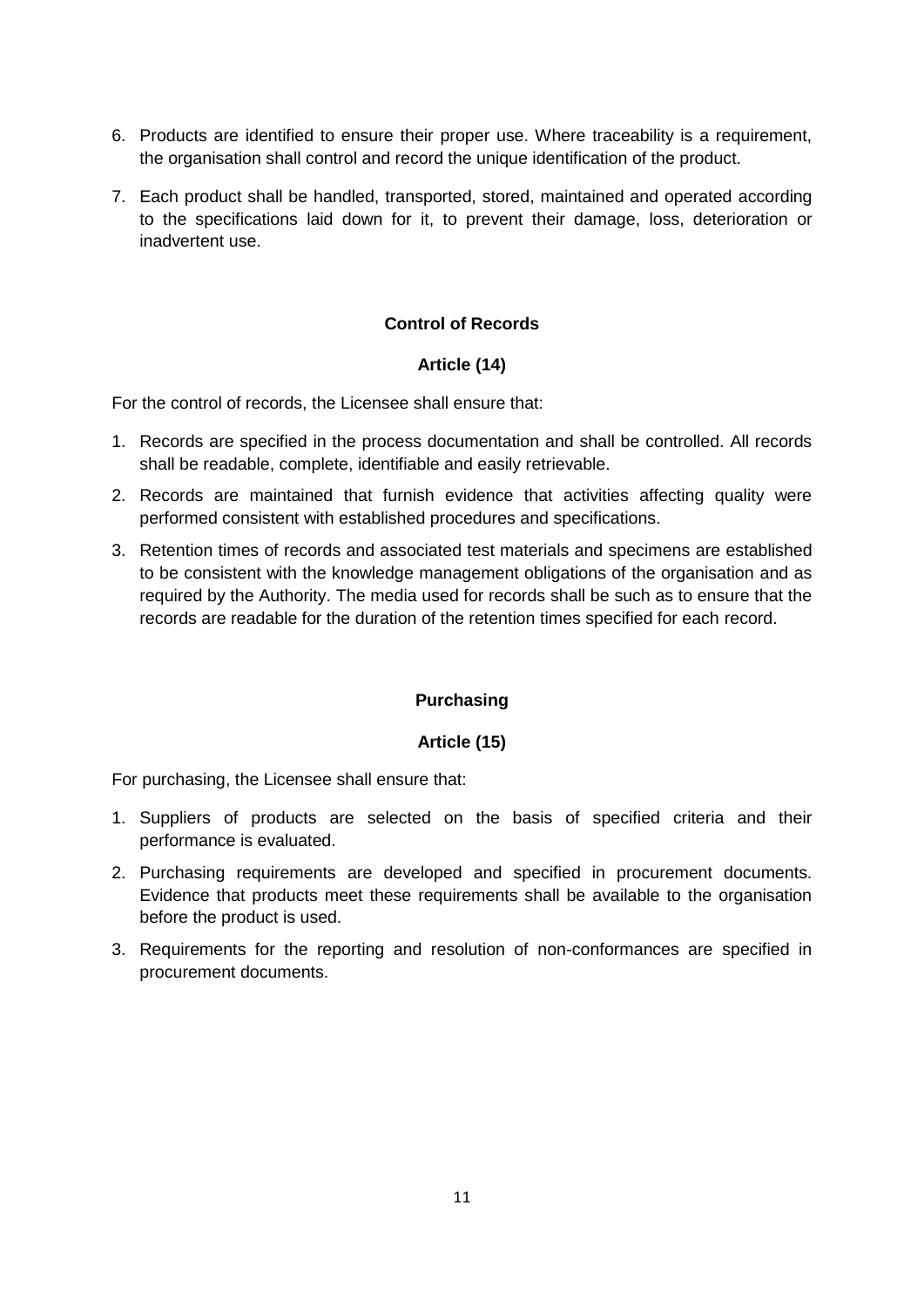#### **Communication**

#### **Article (16)**

<span id="page-11-0"></span>The Licensees management shall communicate to:

- 1. Its personnel the importance of Safety and security related requirements and shall demonstrate their commitment to Safety and security and to the implementation and continual improvement of the Management System. The Licensee's Safety and quality policies shall be communicated to the personnel and management shall ensure that they are understood and complied with; and
- 2. All suppliers and subcontractors to ensure that they are familiar with the Licensee's Safety and security and quality policies, the related goals and the Management System in general, and that they understand its expectations and requirements.

#### **Organisational Changes**

#### **Article (17)**

<span id="page-11-2"></span><span id="page-11-1"></span>The Licensee shall ensure that organisational changes shall be:

- 1. Evaluated and classified according to their importance to Safety and security and each change shall be justified. Objectives for organisational changes shall be defined; and
- 2. Planned, controlled, communicated, monitored, tracked and recorded in their implementation to ensure that Safety is not compromised.

#### **Measurement, Assessment and Continuous Improvement**

#### **Article (18)**

- <span id="page-11-4"></span><span id="page-11-3"></span>1. The effectiveness of the Management System shall be monitored and measured by the Licensee to confirm the ability of the processes to achieve the intended results and to identify opportunities for improvement.
- 2. Periodic assessments shall be conducted at planned intervals to support continual improvement of the Management System and ensure its continuing suitability and effectiveness.
- 3. To support these assessments, the Licensee shall define and implement performance based measures and criteria to monitor and ensure Safety and security requirements are met during the Siting, Design, Fabrication, Construction, Commissioning, Operation and Decommissioning of the facility.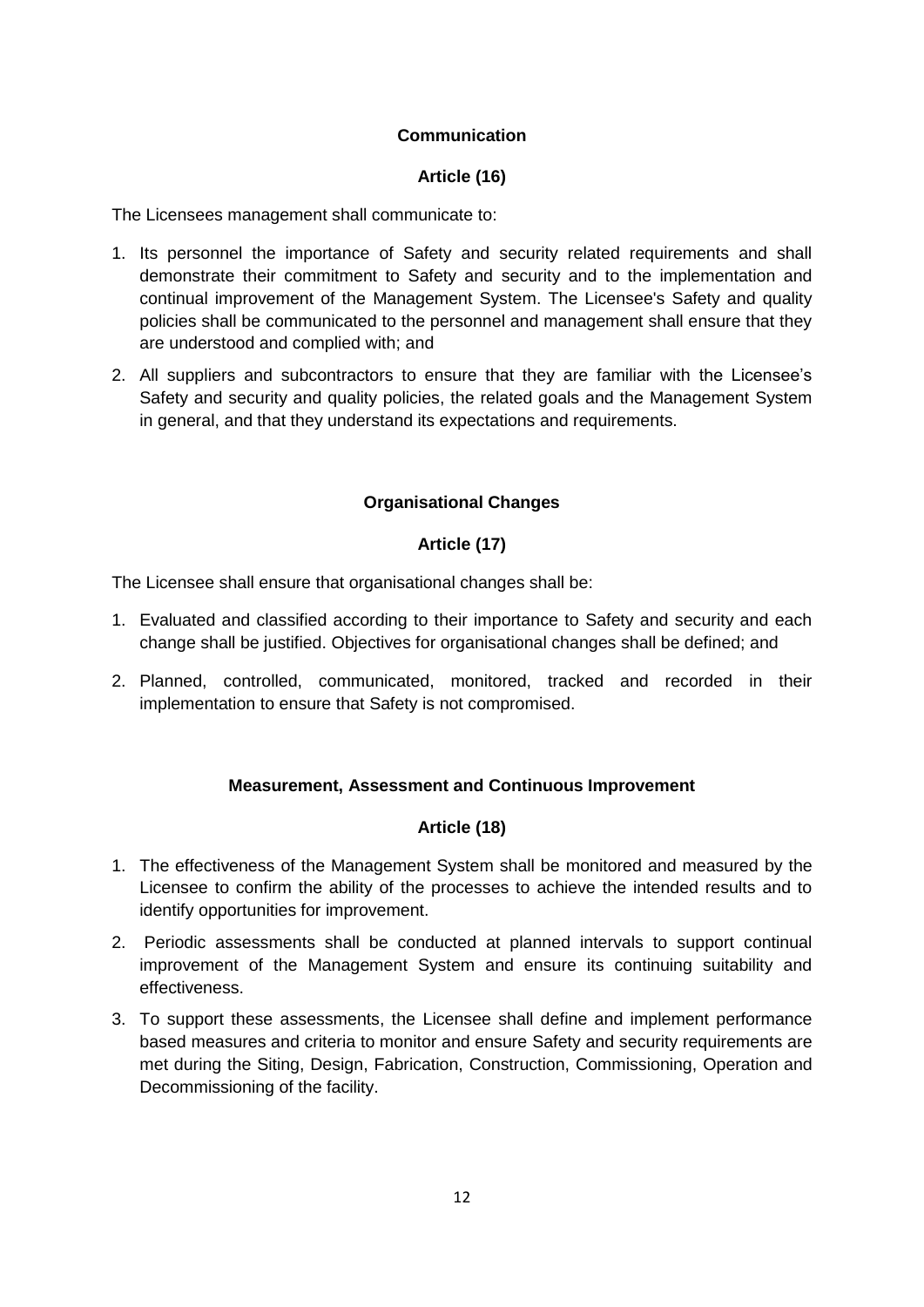#### **Self-Assessment**

#### **Article (19)**

<span id="page-12-1"></span><span id="page-12-0"></span>The Licensee shall ensure Senior Management and management at all other levels in the organisation carry out periodic and regular self-assessments to evaluate and improve the effectiveness of the Management System in ensuring Safety, security, safeguards, Radiation Protection and a strong Safety Culture and Security Culture.

#### **Independent Assessments**

#### **Article (20)**

- <span id="page-12-3"></span><span id="page-12-2"></span>1. The Licensee shall have periodic independent assessments conducted on behalf of the Senior Management to:
	- a. Evaluate and improve the effectiveness of the Management System in ensuring Safety, security, safeguards, Radiation Protection and a strong Safety Culture and Security Culture.
	- b. Evaluate the effectiveness of processes in meeting and fulfilling goals, strategies, plans and objectives;
	- c. Determine the adequacy of work performance and leadership;
	- d. Evaluate the organisation's Safety Culture and Security Culture;
	- e. Monitor product quality; and
	- f. Identify opportunities for improvement.
- 2. The Licensee shall establish an organisational unit with the responsibility for conducting independent assessments. This unit shall have sufficient authority to discharge its responsibilities.
- 3. Individuals participating in independent assessments shall not assess their own work.
- 4. Independent assessments shall include the use of established performance based measures and criteria.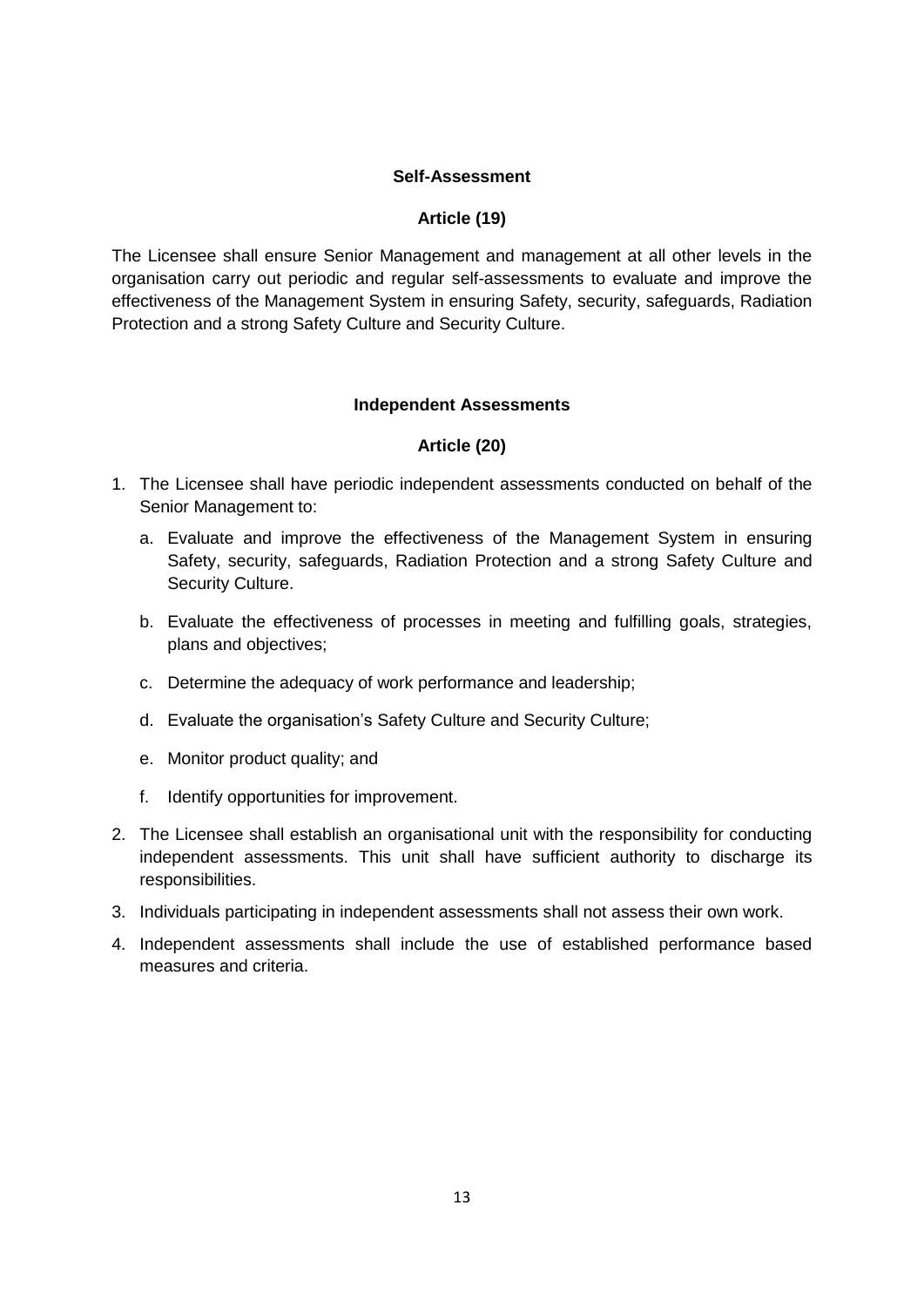#### **Management System Reviews**

#### **Article (21)**

- <span id="page-13-1"></span><span id="page-13-0"></span>1. A Management System Review shall be conducted by the Licensee at planned intervals to ensure the continuing suitability and effectiveness of the Management System and its ability to enable the objectives set for the organisation to be accomplished.
- 2. The review shall cover but shall not be limited to:
	- a. Outputs from all forms of assessment;
	- b. Results delivered and objectives achieved by the organisation and its
	- c. Processes;
	- d. Non-conformances and corrective and preventive actions;
	- e. Lessons learned from other organisations; and
	- f. Opportunities for improvement.
- 3. Weaknesses and obstacles shall be identified, evaluated and remedied in a timely manner.
- 4. The review shall identify whether there is a need to make changes to or improvements in policies, goals, strategies, plans, objectives and processes organisation and staffing.

#### **Non-Conformances, Corrective and Preventive Actions**

#### **Article (22)**

- <span id="page-13-3"></span><span id="page-13-2"></span>1. The Licensee shall ensure that:
	- a. The Management System contains procedures to identify, evaluate and, as appropriate, correct non-conforming processes and products. The significance of potential non-conformances is evaluated, root causes identified, corrective and preventive action is defined, and the implementation status of corrective and preventive actions monitored and documented, as appropriate. The effectiveness of corrective actions are monitored and evaluated.
	- b. Management promotes an open atmosphere that improves the identification and handling of non-conformances and identifies opportunities for improvement. Procedures defining the process for processing non-conformances, and improvement proposals shall be implemented. The assessment of non-conformances is conducted by individuals who are independent and to the extent possible, whose duties are not directly associated with the non-conformance. These personnel have sufficient expertise and technical knowledge to perform the assessment.